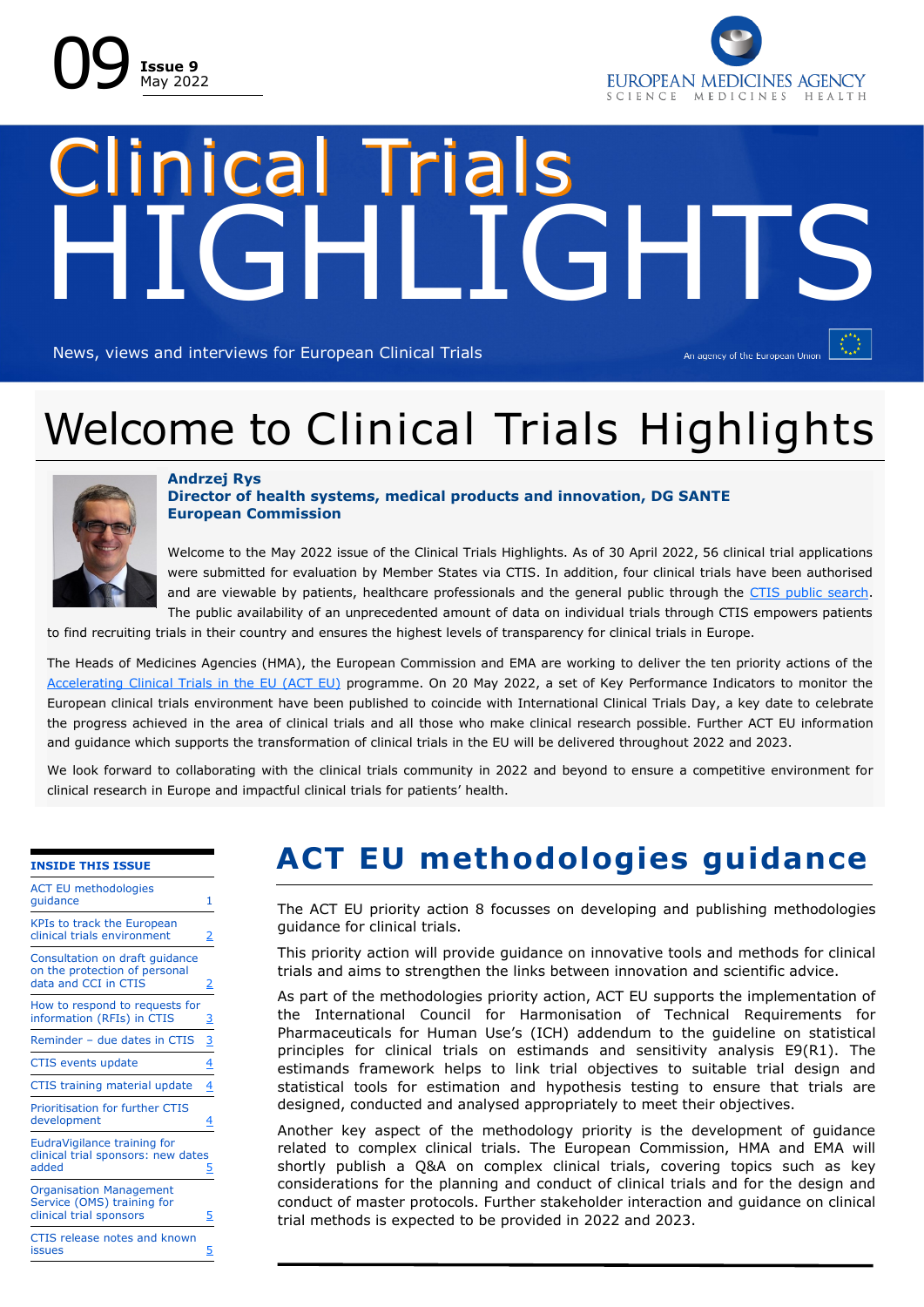# <span id="page-1-0"></span>**KPIs to track the European clinical trials environment**

The ACT EU priority action 2 seeks to support the successful and timely implementation of the Clinical Trials Regulation (CTR) and its implementing acts by developing KPIs to track the performance of the European clinical trials environment.

Starting in May 2022, KPIs are published monthly [on the EMA website,](https://www.ema.europa.eu/en/human-regulatory/research-development/clinical-trials/clinical-trials-regulation/clinical-trials-regulation-progress-implementation) pulling information from the two EU clinical trials databases, [EudraCT](https://eudract.ema.europa.eu/) and [CTIS.](https://www.ema.europa.eu/en/human-regulatory/research-development/clinical-trials/clinical-trials-information-system)

The KPIs measure the number of clinical trial applications submitted under the Clinical Trial Regulation via CTIS and under the Clinical Trials Directive via EudraCT since the entry into application of the Clinical Trials Regulation on 31 January 2022. They also include data on the number of authorised trials that are mono-national and multi-national, commercial and non-commercial, and the number of trials per trial phase and therapeutic area.



*Number of initial clinical trial applications with full dossier, submitted in accordance with Article 5 of CTR, per applicable status at EU level.* 

# **Consultation on draft guidance on the protection of personal data and CCI in CTIS**

To assist sponsors and authority users in fulfilling the transparency requirements set out in the Clinical Trials Regulation, EMA is preparing a dedicated guidance on the protection of personal data and commercially



confidential information (CCI) in CTIS.

EMA has published a draft of the guidance for open consultation to allow for wider stakeholder input and to account for experience gained in working with CTIS. The draft guidance is available on the [EMA open consultations](https://www.ema.europa.eu/en/news-events/open-consultations)  [page.](https://www.ema.europa.eu/en/news-events/open-consultations) The consultation on the draft guidance will remain open until **8 September 2022**.

A stakeholder workshop will be held in the coming months, further details will be shared when available.

*Image 2. Personal data and CCI protection in CTIS.*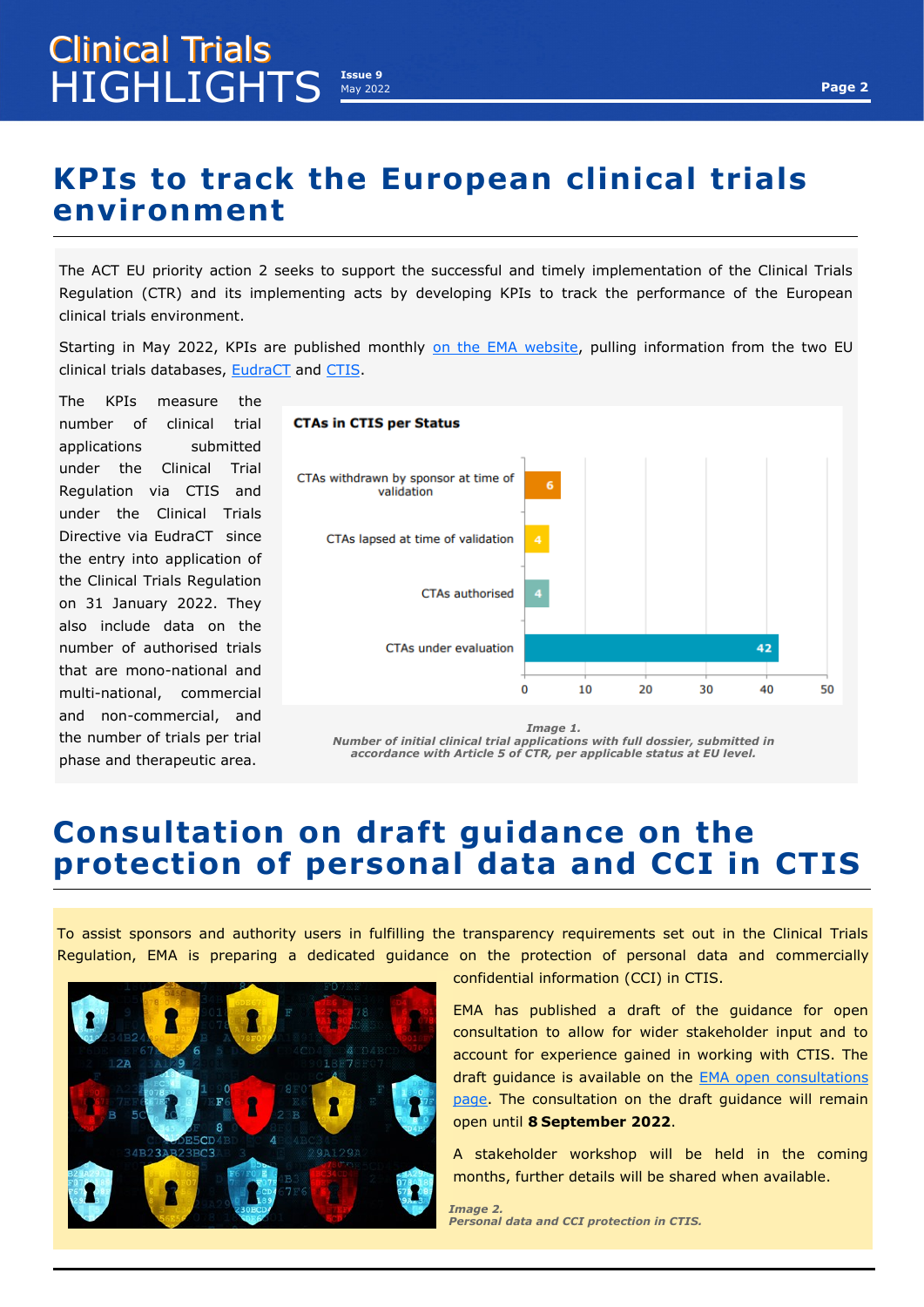# <span id="page-2-0"></span>**How to respond to requests for information (RFIs) in CTIS**

An RFI is a request for additional information that a Member State Concerned (MSC) may address to the sponsor when evaluating a clinical trial application (CTA). An RFI may contain several considerations, which are individual questions or comments.

Sponsors must respond to each RFI consideration separately using the free text field provided, even if no changes to the CTA are required. There is an optional 'Add document' button under each consideration. If the full response to a consideration is provided via an uploaded document, sponsors should indicate this in the free text box. If no text is provided for a consideration response, the user will be prevented from submitting their RFI response.

If an RFI consideration requires a change to the structured data or documents of the CTA, sponsors must make the required changes to the structured data or documents. In this case, sponsor users should not upload the updated clinical trial application documents using the 'Add document' button found under each consideration, but instead should use the respective placeholders found in the clinical trial application, using the 'Update document' functionality.

| Response to consideration                                                                                                      |                                    |                                                           |
|--------------------------------------------------------------------------------------------------------------------------------|------------------------------------|-----------------------------------------------------------|
| Α<br>Consideration number RFI-CT-2021-500134-26-00-IN-006-01<br>Consideration Assessment Part II - Austria - consideration nr8 | Application section parts Part II  | Application section and document Recruitment arrangements |
| Response                                                                                                                       | <b>Free text field (mandatory)</b> |                                                           |
| Documents related to the response<br><b>Placeholder for supporting document (optional)</b>                                     |                                    | Add document<br><b>B</b> Save response                    |
|                                                                                                                                |                                    | $\vee$ Submit response                                    |
|                                                                                                                                | Image 3.                           |                                                           |

*Image 3. How to respond to RFIs.* 

If sponsors have updated the structured data or documents of the clinical trial application, they will need to click on the tick box ('Includes application changes') and then on the 'Add documents' button to describe the changes in the application.

Sponsors can view Module 11 - Respond to requests for information received during the evaluation of a clinical trial application, including the e-[learning,](https://www.ema.europa.eu/en/learning-module/respond-to-rfis-ctis/story.html) step-by-[step guide](https://www.ema.europa.eu/en/documents/other/step-step-guide-how-respond-requests-information-received-during-evaluation-clinical-trial_en.pdf) and [FAQs](https://www.ema.europa.eu/en/documents/other/faqs-how-respond-requests-information-received-during-evaluation-clinical-trial-application-ctis_en.pdf) for further information.

# **Reminder – due dates in CTIS**

Users are reminded that due dates in CTIS expire at midnight Central European Time (CET). Due dates are deadlines by which tasks in CTIS must be completed, including responses to RFIs.

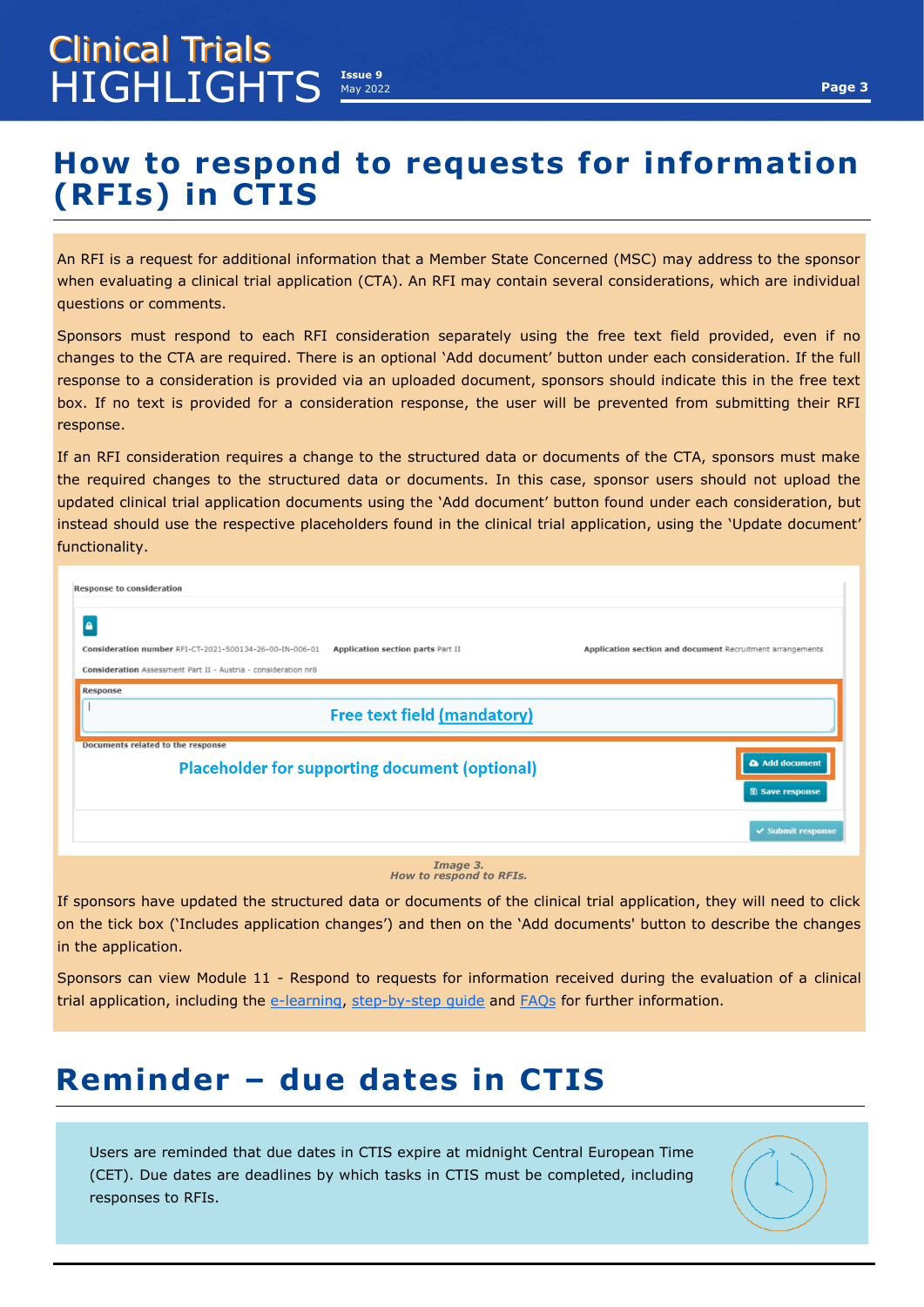# <span id="page-3-0"></span>**HIGHLIGHTS** May 2022 Clinical Trials

# **CTIS events update**

In the summer of 2022, EMA will host a CTIS information event focussing on lessons learned in the first six months from the launch of CTIS. More information will be made available shortly in the [training](https://www.ema.europa.eu/en/human-regulatory/research-development/clinical-trials/clinical-trials-information-system-training-support#training-and-information-events-section)  [and information events section on the CTIS training and](https://www.ema.europa.eu/en/human-regulatory/research-development/clinical-trials/clinical-trials-information-system-training-support#training-and-information-events-section)  [support page.](https://www.ema.europa.eu/en/human-regulatory/research-development/clinical-trials/clinical-trials-information-system-training-support#training-and-information-events-section) 

The sixth edition of the sponsor end user training programme will run from [20 to 23 June 2022.](https://www.ema.europa.eu/en/events/clinical-trials-information-system-ctis-sponsor-end-user-training-programme-june-2022) The sponsor end user training programme prepares users to submit clinical trial applications and manage the life cycle of clinical trials in CTIS.

Two further CTIS bitesize events will run on [31 May](https://www.ema.europa.eu/en/events/clinical-trials-information-system-ctis-bitesize-talk-modifications-0)  [2022](https://www.ema.europa.eu/en/events/clinical-trials-information-system-ctis-bitesize-talk-modifications-0) and [23 June 2022.](https://www.ema.europa.eu/en/events/clinical-trials-information-system-ctis-bitesize-talk-transitional-trials-additional-member-state) In the bitesize talks, CTIS experts demonstrate a dedicated CTIS functionality, and provide an opportunity for sponsor users to ask questions. A video recording of the February bitesize talk on user access and role management is available [here](https://www.ema.europa.eu/en/events/clinical-trials-information-system-ctis-bitesize-talk-user-access-role-management#video-recording-section) and a video recording of the March talk on the initial clinical trial application [is available here.](https://www.ema.europa.eu/en/events/clinical-trials-information-system-ctis-bitesize-talk-initial-clinical-trial-application#video-recording-(new)-section) Video recordings of other talks will be made available in due course.

In addition, the CTIS walk-in clinics continue to run on a twice-monthly basis, providing an opportunity for sponsor users to raise questions about any CTIS functionality and receive advice from CTIS experts. Details on upcoming walk-in clinics can be found in the [Training and information events section of the CTIS](https://www.ema.europa.eu/en/human-regulatory/research-development/clinical-trials/clinical-trials-information-system-training-support#training-and-information-events-section)  [training and support page](https://www.ema.europa.eu/en/human-regulatory/research-development/clinical-trials/clinical-trials-information-system-training-support#training-and-information-events-section) on the EMA website. The recording of the first walk-in clinic can be found on the [event page of the EMA website.](https://www.ema.europa.eu/en/events/clinical-trials-information-system-ctis-walk-clinic)

## **CTIS training material update**

In 2022, EMA is revising the CTIS training materials to create new materials for specific processes and to update existing materials to match the current status of system functionalities.

In May 2022, revised materials have been published for Module 03 – User Access Management. These revised materials include the user access management Quick Guide, the Quick Guide on how to use the organisation management service (OMS) and the Frequently Asked Questions (FAQs). The revised materials are available on the CTIS online modular training [programme page.](https://www.ema.europa.eu/en/human-regulatory/research-development/clinical-trials/clinical-trials-information-system-ctis-online-modular-training-programme#common-functionalities-for-all-registered-users-section)



# **Prioritisation for further CTIS development**

Prioritisation for future CTIS development began at the end February 2022. EMA, together with the Member States and Sponsor Product Owners, have agreed to structure the existing requests ('backlog') in clusters containing issues related to the same functionality for a more holistic review. In addition, high level prioritisation criteria have been identified to define the priority of each cluster. The group is aiming to finalise the exercise by the end of June 2022. The outcome of this activity will be used to plan future releases according to the CTIS Agile development methodology.